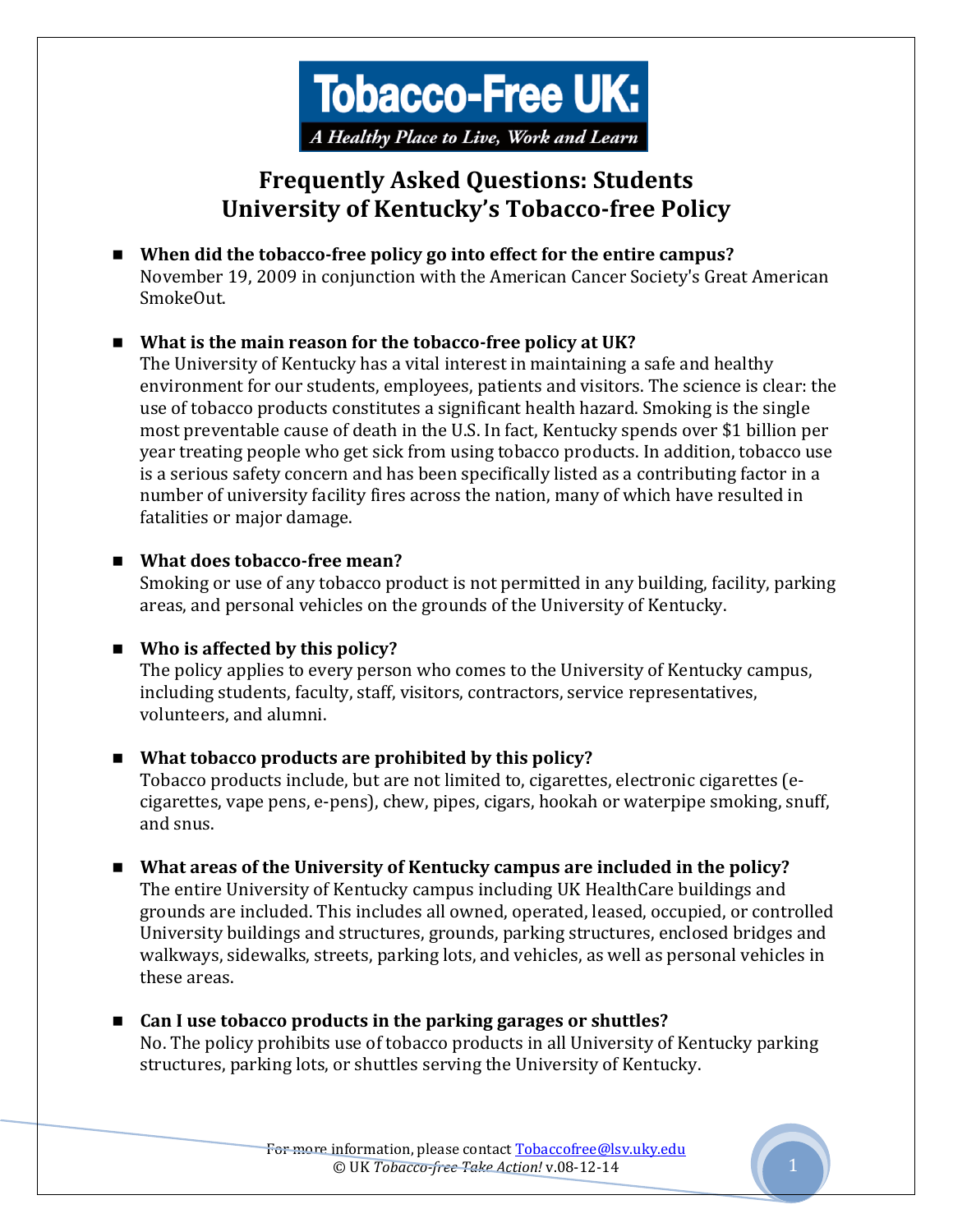

#### ■ Can I use tobacco in my personal vehicle?

No. Tobacco use is prohibited in personal vehicles while they are on UK's property including in all parking areas, both inside and outside of vehicles.

## **What about streets and sidewalks not owned by University of Kentucky?**

For those sidewalks adjacent to streets not controlled by the University, we ask that individuals respect the pedestrians and our efforts to provide a healthier environment by refraining from tobacco use on those sidewalks. University of Kentucky boundaries can be found on the [map on our website.](http://www.uky.edu/TobaccoFree/files/map.pdf)

## ■ **Do students, employees and visitors have to quit using tobacco?**

No. The university is not asking anyone to quit. This policy simply means that no one can use tobacco products on the University of Kentucky campus. To alleviate common cravings and to feel more comfortable while on campus, tobacco users may purchase nicotine gum and/or patches at low cost at University of Kentucky convenience stores, pharmacies, and hospital gift shops.

## **Are other universities tobacco-free?**

Yes. As of July 2014, there are 1,372 other United States colleges and universities with tobacco-free or smoke-free policies covering the entire campus, indoors and out.

# **Why are there not designated smoking areas on campus?**

The goal is to make University of Kentucky a healthy place to live, work, and learn. Designated areas don't support the goal of the policy: to promote a healthy environment.

## ■ How can UK justify prohibiting smokeless tobacco when it does not give off **secondhand smoke?**

Smokeless tobacco products are harmful and are not a safe alternative to smoking. All tobacco users face health-related injuries and preventable diseases (i.e., oral cancers). More than \$1 billion per year is spent on treating people who get sick from using tobacco products in Kentucky. The use of tobacco products leads to premature death and chronic, debilitating disease, and UK is taking the lead on creating a healthier Kentucky.

## ■ How is the policy enforced?

This policy is enforced like any other student conduct/employee regulation violation. Undergraduate or graduate students who violate the policy are reported to the Dean of Students. Students who violate the policy in student housing areas are reported to the Office of Residence Life. Students who violate the policy are subject to corrective action according to the applicable disciplinary code (i.e., the Student Code of Conduct and/or the Health Care Colleges Code of Student Professional Conduct). Repeat violators are subject to fines and tobacco education classes, as determined by the Dean of Students.